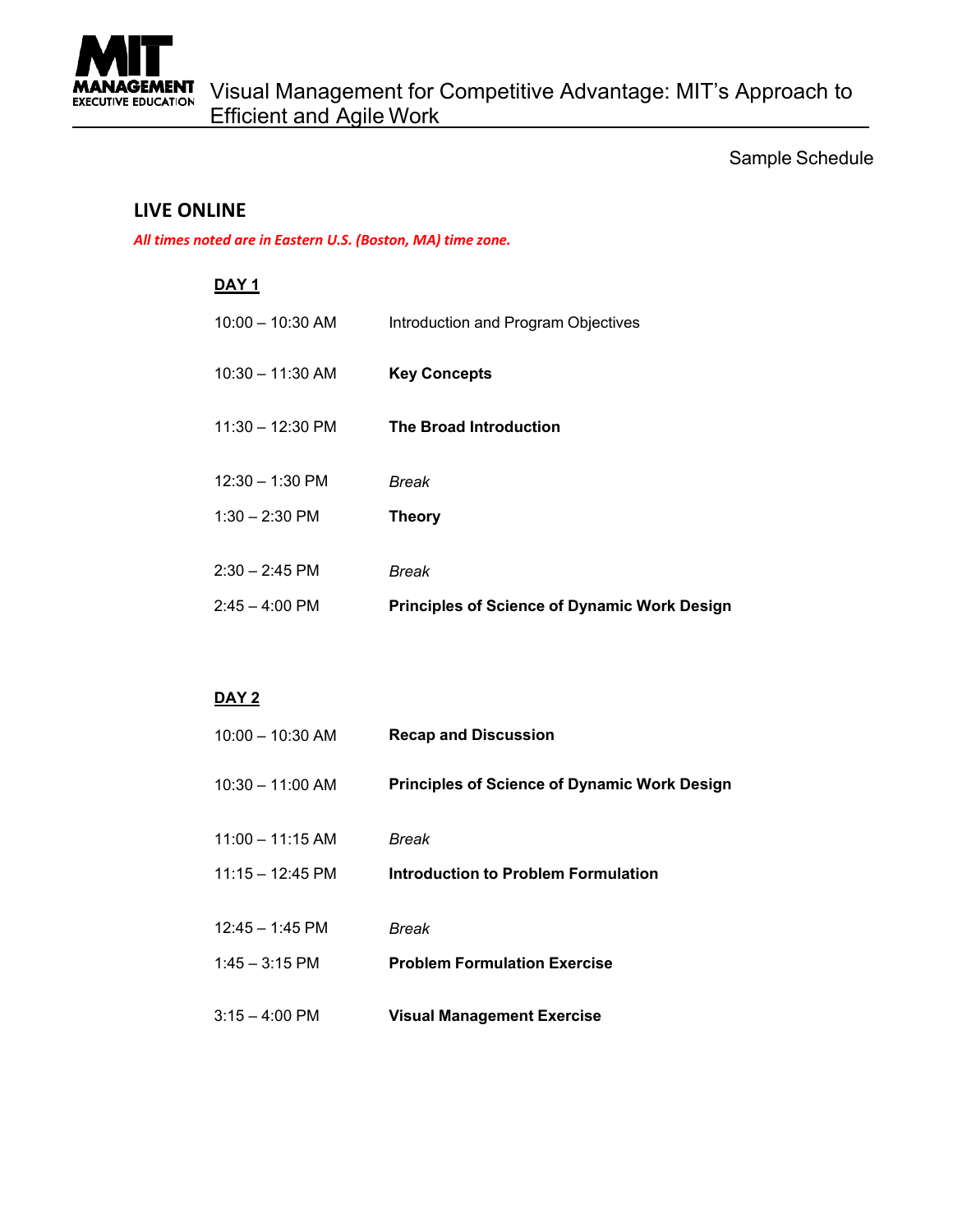

# **LIVE ONLINE**

*All times noted are in Eastern U.S. (Boston, MA) time zone.*

| DAY 3                      |                                                     |
|----------------------------|-----------------------------------------------------|
| $10:00 - 10:30$ AM         | <b>Recap and Discussion</b>                         |
| $10:30 - 11:30$ AM         | <b>Principles of Science of Dynamic Work Design</b> |
| $11:30 - 11:45$ AM         | Break                                               |
| $11:45 - 12:45 \text{ PM}$ | <b>Getting Started with Visual Management</b>       |
| $12:45 - 1:45$ PM          | Break                                               |
| $1:45 - 3:15$ PM           | <b>Getting Started with Visual Management</b>       |
| $3:15 - 4:00 \text{ PM}$   | <b>Wrap up and Next Steps</b>                       |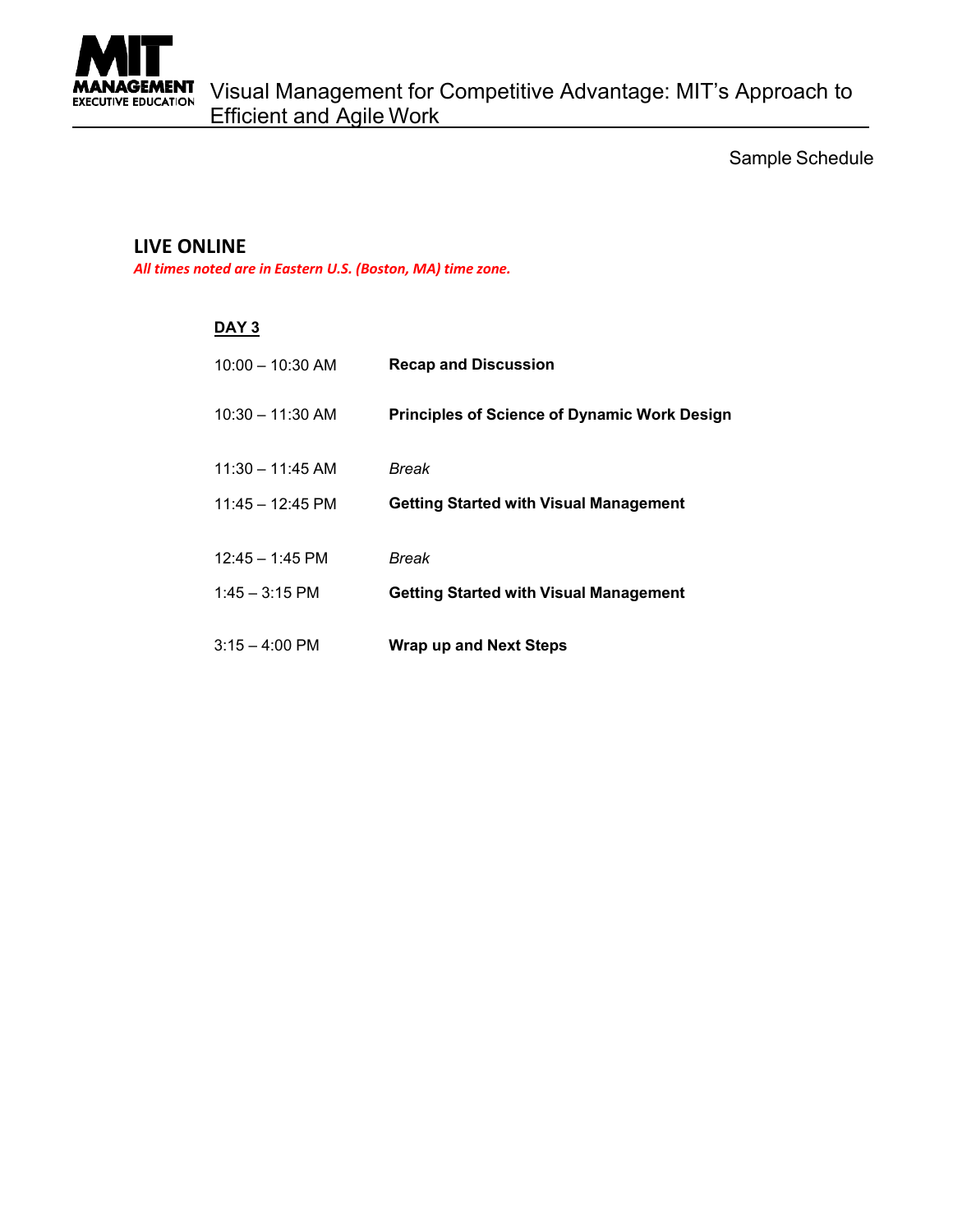

## **IN-PERSON** – *Cambridge, MA*

| <u>DAY 1</u>              |                                                                |
|---------------------------|----------------------------------------------------------------|
| $8:00 - 8:30$ AM          | Registration and Continental Breakfast                         |
| $8:30 - 8:45$ AM          | <b>Introduction and Program Objectives</b><br>Nelson Repenning |
| $8:45 - 9:30$ AM          | <b>Key Concepts</b><br>Nelson Repenning                        |
| $9:30 - 10:30$ AM         | <b>The Broad Introduction</b><br>Sheila Dodge                  |
| $10:30 - 10:45$ AM        | <b>Break</b>                                                   |
| $10:45 - 12:00$ PM        | <b>Theory</b><br>Nelson Repenning                              |
| $12:00 - 1:00 \text{ PM}$ | Lunch                                                          |
| $1:00 - 2:15$ PM          | <b>Principle #1</b><br><b>Nelson Repenning</b>                 |
| $2:15 - 2:30$ PM          | <b>Break</b>                                                   |
| $2:30 - 4:00$ PM          | <b>Principle #2</b><br>Nelson Repenning                        |
| $4:00 - 4:15$ PM          | <b>Break</b>                                                   |
| $4:15 - 5:30$ PM          | <b>Exercise</b><br>Sheila Dodge                                |
| $5:30 - 6:30$ PM          | Reception                                                      |